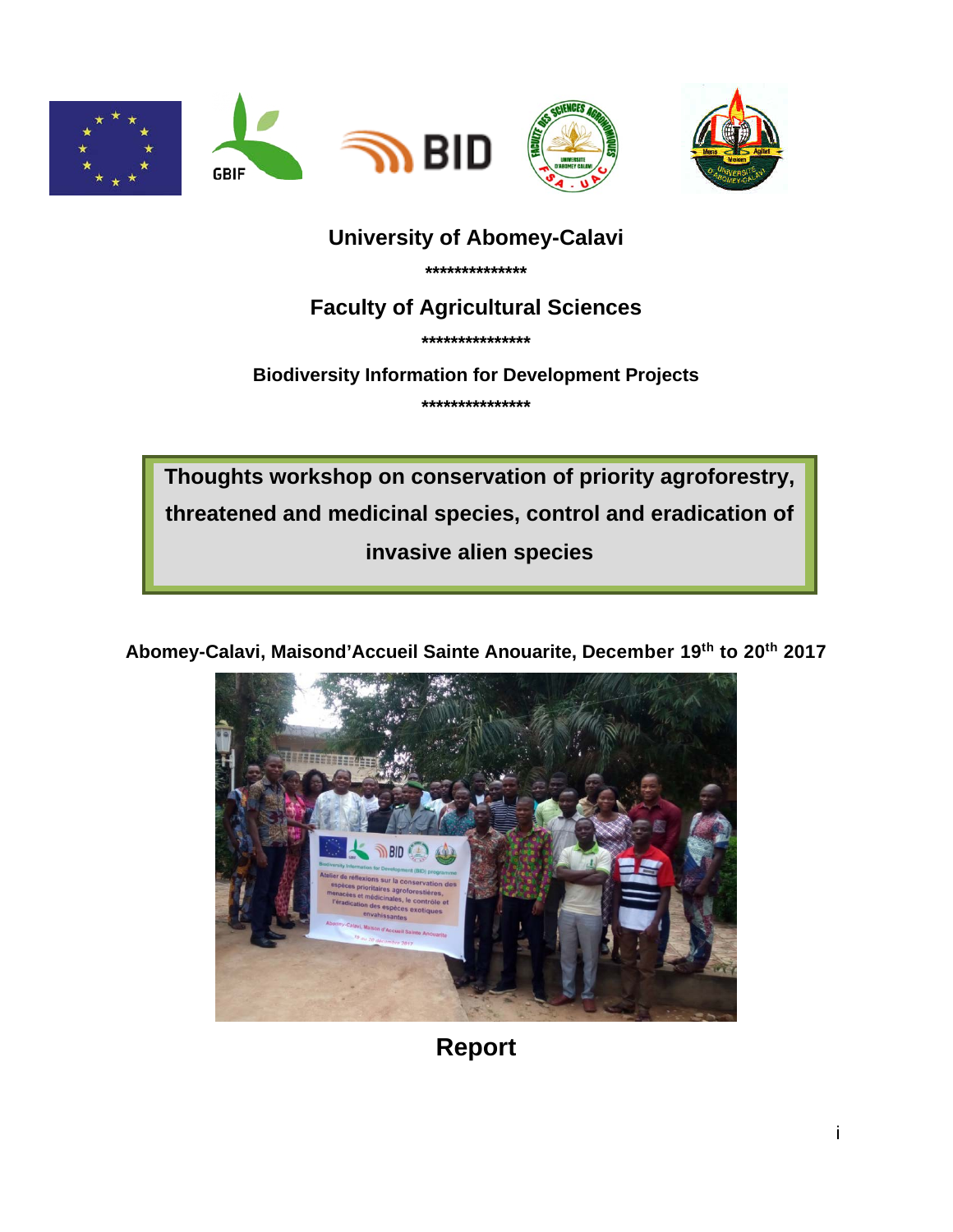# **Contents**

| 2-PRESENTATION OF THE RESULTS ON MODELS OF SPATIAL DISTRIBUTION AND ECOLOGICAL NICHES OF SOME |  |
|-----------------------------------------------------------------------------------------------|--|
| 3- MAIN THREATS TO BENIN'S THREATENED PLANTS AND CONSISTENT ACTIONS TO THEIR PROTECTION AND   |  |
| 4-MAIN ACTIONS TO CONTROL AND / OR ERADICATE INVASIVE ALIEN SPECIES THAT THREATEN NATURAL     |  |
|                                                                                               |  |
|                                                                                               |  |
|                                                                                               |  |
|                                                                                               |  |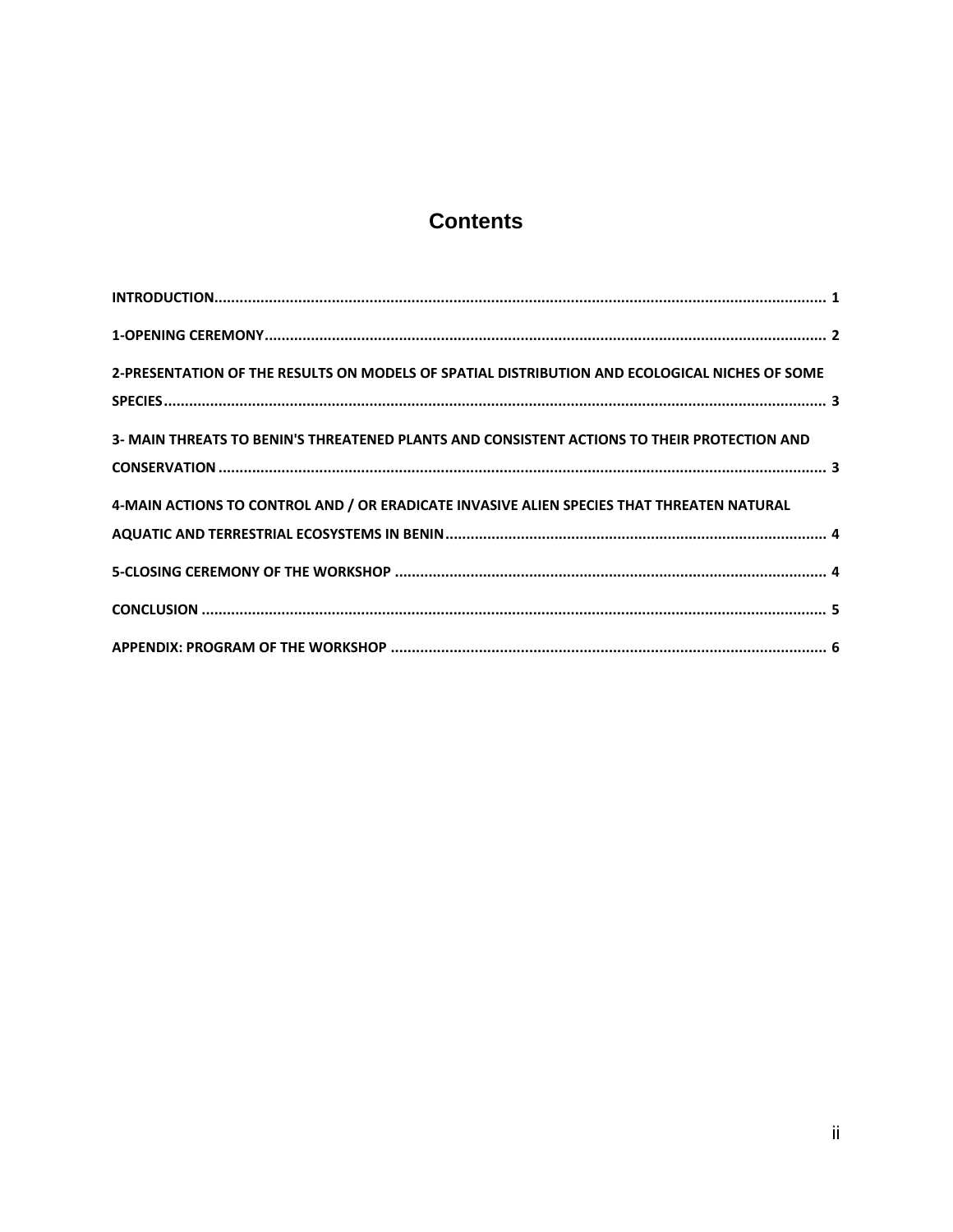### <span id="page-2-0"></span>Introduction

Sustainable management of biodiversity requires information about the different organisms that make it up, and their use for decision-making. The Global Biodiversity Information Facility (GBIF) works to mobilize and publish biodiversity data, in order to make them available to users (students, researchers, developers, etc.) to support decision-making.

Benin became member of GBIF since 2004, and has been actively involved in the mobilization and publication of biodiversity data, providing information and training on the importance of these data and their applications in decision-making. In recent years, emphasis has been placed not only on the mobilization and publication of data on agroforestry, threatened, medicinal and invasive species, but also on the modeling of their ecological niches, to support conservation and management decision-making at national level.

In the framework of the implementation of Biodiversity Information for Development (BID) national and regional projects, a list of priority agroforestry, threatened, medicinal and invasive species in data mobilization and publication area has been defined. Thus, many data on the selected priority species have been mobilized and published on the GBIF website. In addition, the modeling of ecological niches on some of the species has been carried out within the framework of the BID national and regional projects.

This workshop, held on December 19th and 20th, 2017 at Maison d'Accueil Ste Anouarite of Abomey-Calavi, is part of the BID national and regional projects. It aims to share the results of the different studies carried out in the framework of the two BID projects. This also provided room for in-depth discussions on the conservation of priority agroforestry, threatened and medicinal species, the control and the eradication of invasive alien species.

The workshop was attended by forty (40) participants. The agenda and list of participants are presented respectively in Appendices 1 and 2.

The workshop was organized into four sessions:

- Opening ceremony ;
- Communications on the modeling of the distribution of some species;
- Works in committees;
- Closing ceremony.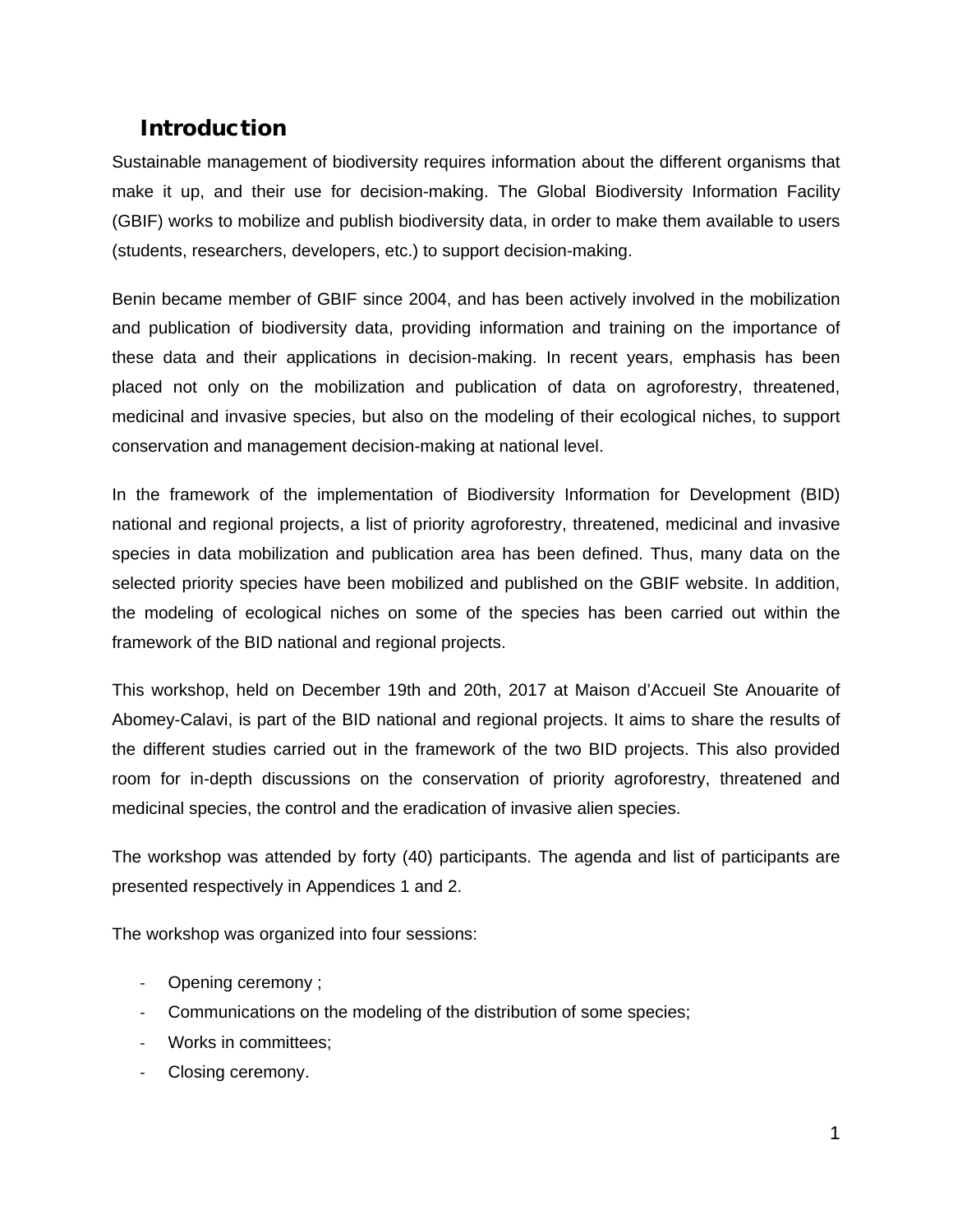### <span id="page-3-0"></span>1-Opening ceremony

In the opening session, two speeches were delivered respectively by the Deputy Manager of the forest service and the representative of the Dean of the Faculty of Agricultural Sciences of the University of Abomey-Calavi.

#### *Speech of the Deputy Manager of Water, Forests and Hunting Department*

In his address, the Deputy Manager of the forest service, expressed his pleasure to talk at this workshop about agroforestry, medicinal, and threatened species as well as invasive alien species. Mr. Rémi HEFOUME reminded the importance of agroforestry and medicinal species including the ecological, economic, cultural, worship and health benefits for the populations of Benin. He emphasized the need to preserve agroforestry species given the challenges of climate change that humanity faces today. He also expressed his happiness about the good collaboration between research institutions and the authorities in charge of wood production. Mr. HEFOUME warmly thanked the workshop organizing committee and wished fruitful activities to the participants.

#### *Opening address by the representative of the Dean of the Faculty of Agricultural Sciences at the University of Abomey-Calavi*

The GBIF-Benin Node Manager and Coordinator of BID national and regional Projects gave the opening speech of the workshop on behalf of the Dean of the Faculty of Agricultural Sciences of the University of Abomey-Calavi. Professor Jean Cossi GANGLO thanked all workshop participants, especially the Deputy Manager of the forest service. He noted the tangible links between the institution in charge of Water, Forests and Hunting and GBIF-Benin. The Dean's representative reminded the history of GBIF-Benin and the key achievements to date. These include the mobilization and publication of more than 300,000 data on biodiversity, the modeling of ecological niches of some species and the unveil of the master's program in Biodiversity Informatics at the Faculty of Agricultural Sciences, this academic year. In addition, Prof. GANGLO indicated that most of the results on ecological niches modeling that will be presented during the workshop, have already been published. The Coordinator of BID national and regional Projects highlighted the important support of the Faculty of Agricultural Sciences in the framework to GBIF-Benin's activities.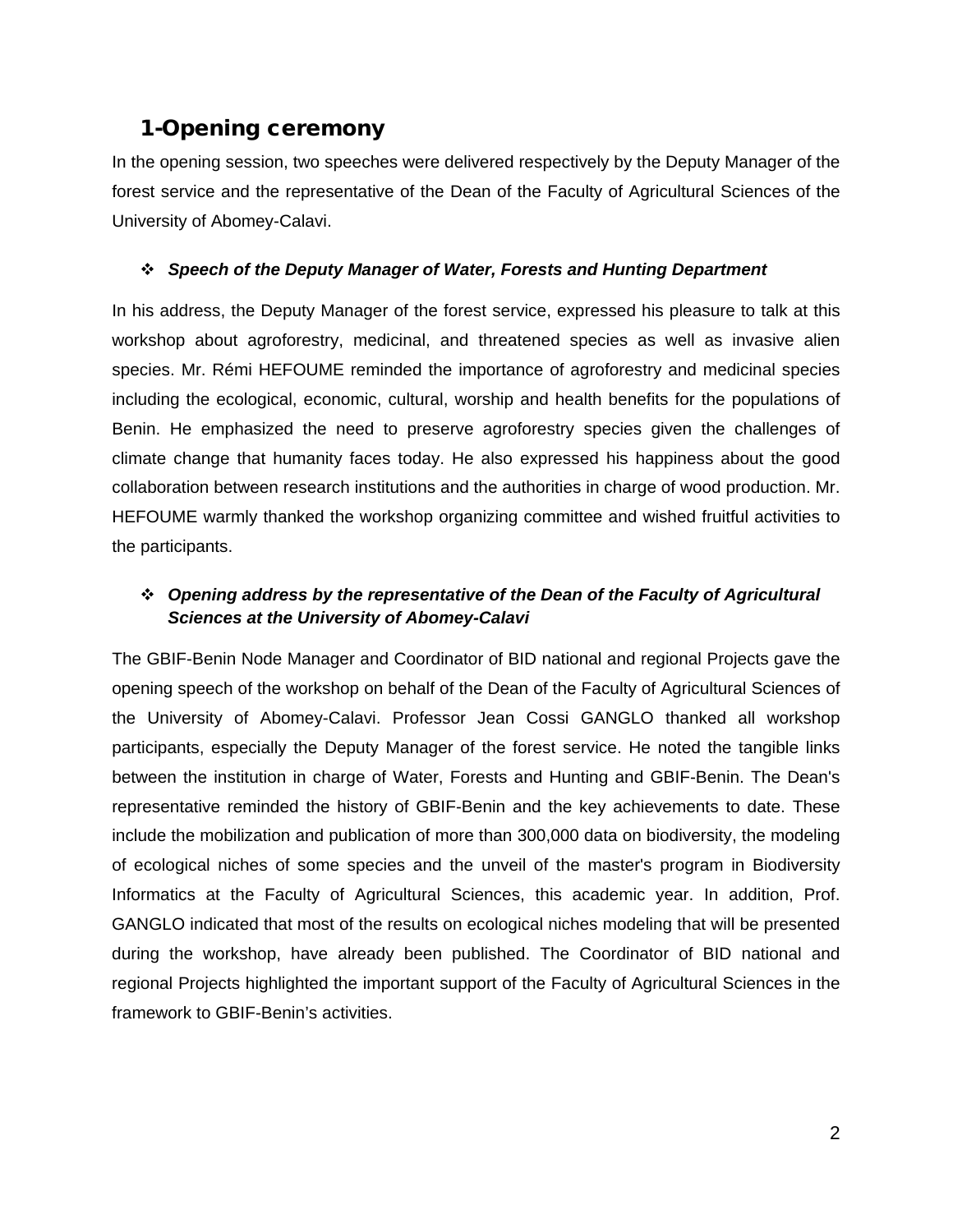# <span id="page-4-0"></span>2-Presentation of the results on models of spatial distribution and ecological niches of some species

Two series of communications were given during the workshop. The first introduced the group works on priority agroforestry, medicinal, threatened and invasive species, while communications of the day 2 fed group works on threatened and invasive plants.

The communications on spatial distribution and ecological niche modeling of priority species of Benin concerned the following species:

- 1. Potential geographical distribution of *Cissus populnea* Guill. & Perr. in Benin (West Africa)
- 2. Impact of climate change on the geographical distribution of *Milicia excelsa* Welw. C.C. Berg in West Africa
- 3. Ecological niche modeling and strategies for the conservation of *Dialium guineense* Willd. in west Africa
- 4. Spatial distribution and strategies for the conservation of *Chrysophyllum albidum* G. Don (white star apple) in Benin
- 5. Urbanization, Climate Change and Conservation Strategies for *Garcinia kola* Heckel, an extinct medicinal woody species in the wild
- 6. Importance of Biodiversity Informatics for the conservation and sustainable management of natural resources: case of *Khaya senegalensis* Desr & Juss and *Hypsipyla robusta* Moore in the future

Those communications are presented in a separate report on data use

### <span id="page-4-1"></span>3- Main threats to Benin's threatened plants and consistent actions to their protection and conservation

This communication on threatened species was given by Mr. Michaël HOUNSA. He established a list of twenty (20) priority threatened species and then enumerated the main threats to these species, including urbanization, exploitation of marine sand, agriculture, cutting of firewood, etc. At the end of the communication, Mr. HOUNSA suggested some interventions for sustainable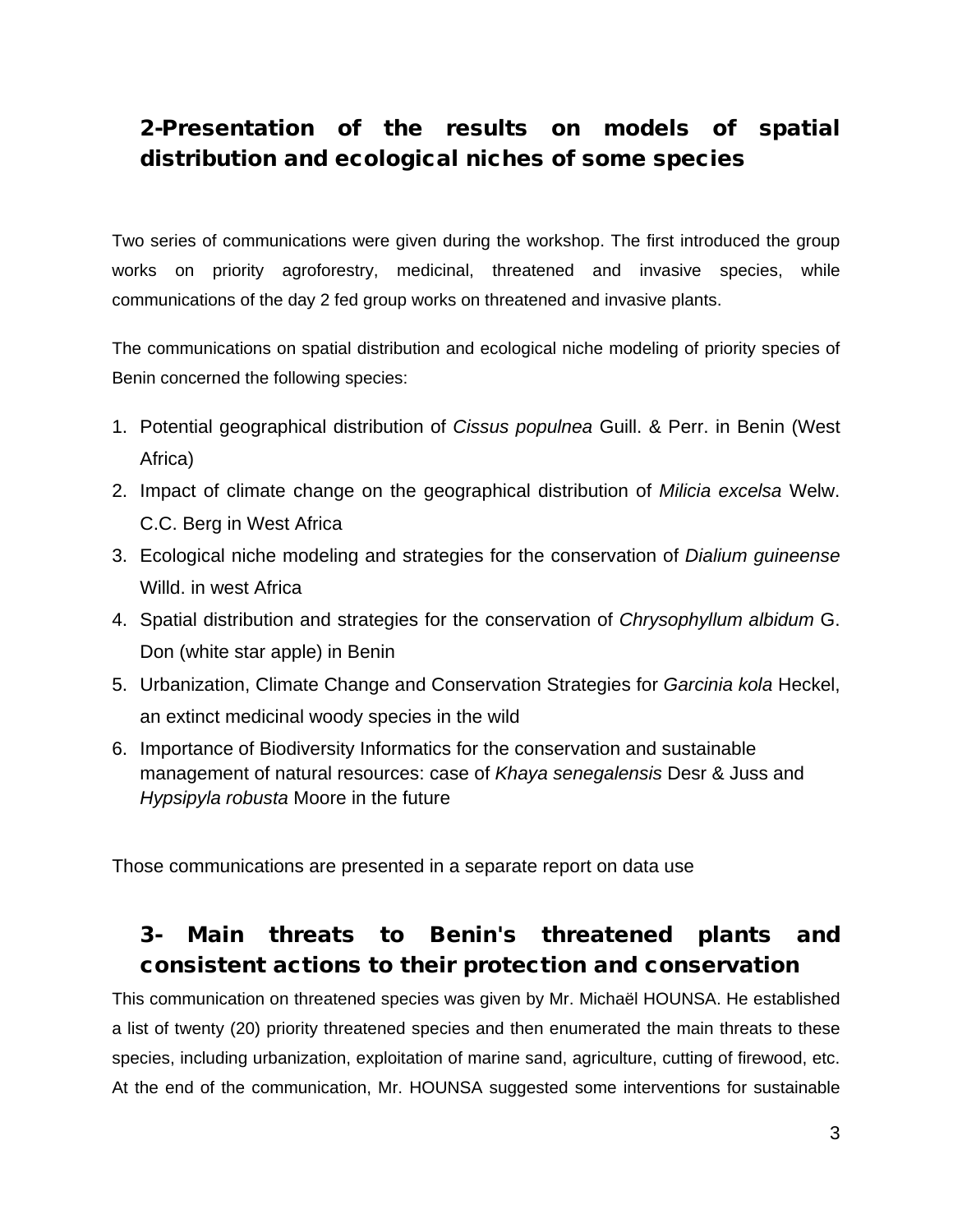conservation for the priority threatened species in Benin. These conservation measures include Introduction of the species into botanical gardens; Undertake research on distribution, ecology, genetic diversity, ethno botany in order to reintroduce the species in natural forests; Promotion of the preservation and restoration of swamp ecosystems; Restoration and strengthening of forest conservation which is the last refuges for some species. A working group took forwards thoughts on invasive alien species and their contributions are presented in a separate report.

# <span id="page-5-0"></span>4-Main actions to control and / or eradicate invasive alien species that threaten natural aquatic and terrestrial ecosystems in Benin

The second communication of Mr. HOUNSA was about invasive species. The form of presentation was similar to the first one. On the basis of the literature review carried out, a list of forty (40) invasive alien species has been established. Damages caused by invasive alien species have also been addressed by the communicator. Among others, there were: Development of monospecific stands; bottlenecks to any alternative process of indigenous colonization; Competition with native species; Monopoly of vital resources: nutrients, soil water and light, space; Soil alteration.

The last part of Mr. HOUNSA's communication dealt with the control and eradication of invasive species. Different methods were suggested: mechanical control, chemical control, biological control, and raising the awareness of the population. A working group took forwards thoughts on invasive alien species and their contributions are presented in a separate report.

### <span id="page-5-1"></span>5-Closing ceremony of the workshop

Two speeches were delivered during the closing ceremony of the workshop. In his address, Colonel Rémi HEFOUME thanked all participants for their contributions to the achievement of the objectives of the workshop. He also appreciated great effort that is being done by the node manager of GBIF-Benin for the conservation of biodiversity in Benin. Mr. HEFOUME at the end of his speech made two recommendations: include species used in wood production in Benin and involve the country's leaders in workshops organized by GBIF-Benin.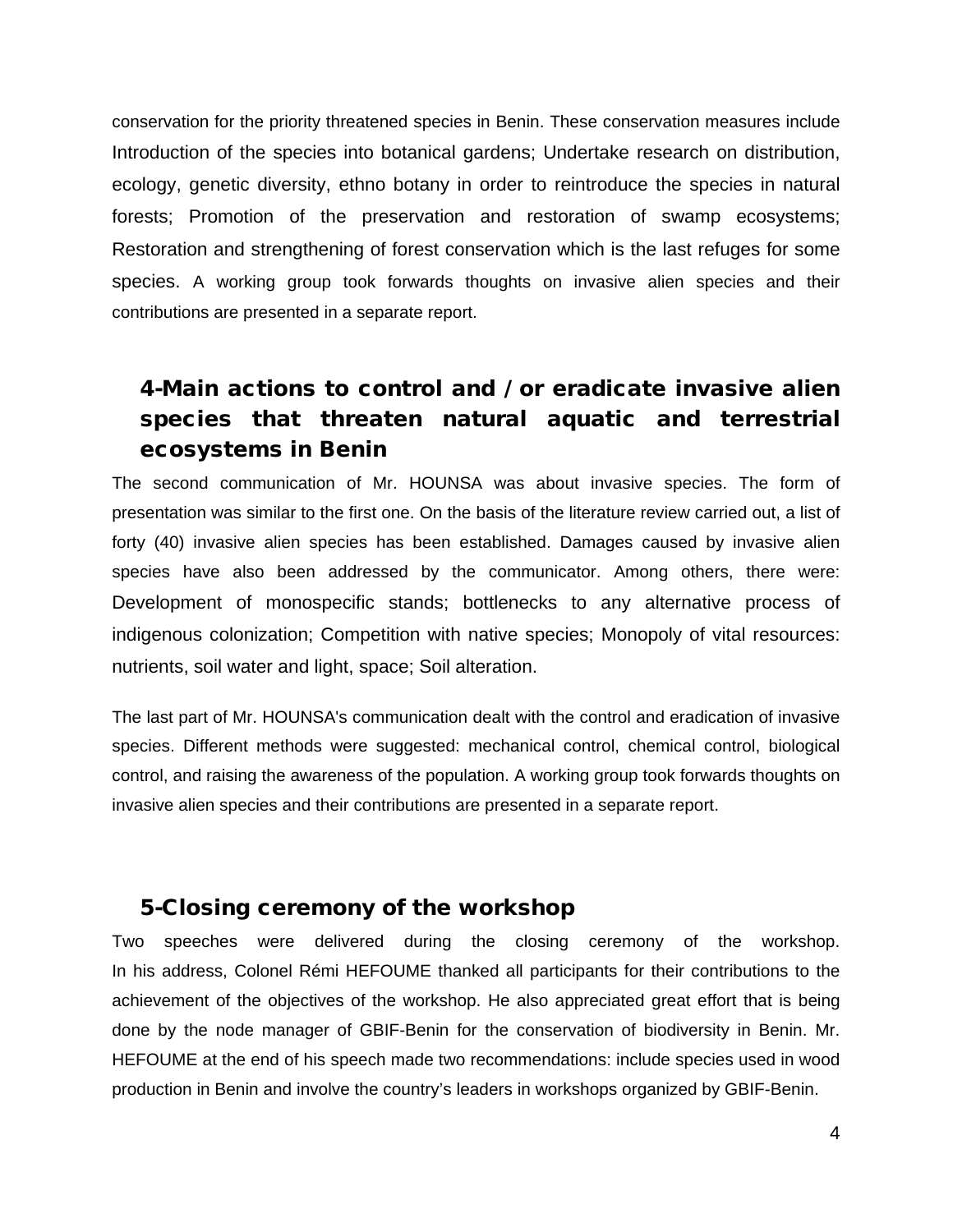The closing address was delivered by Prof. Jean GANGLO representing the Dean of the Faculty of Agricultural Sciences. In his speech, he expressed his gratitude to all participants of the workshop. Furthermore, the BID national and regional project Coordinator appreciated the very valuable results achieved and promised to make them available to policy makers. He thanked the Deputy Manager of forest service for his support. Professor GANGLO acknowledged also Dr. AKOUEHOU, the Organizing Committee of the workshop, European Union, GBIF before closing the workshop.

#### <span id="page-6-0"></span>Conclusion

The objectives of the workshop on the conservation of priority agroforestry, threatened and medicinal species, and the control and / or eradication of invasive alien species, within the framework of BID national and regional projects, were achieved. During the workshop, in-depth thoughts were conducted to suggest strategies for the conservation of agroforestry, threatened and medicinal species. Measures to control and eradicate invasive alien species have also been recommended. The different institutions and their expected roles in the defined strategies have been identified.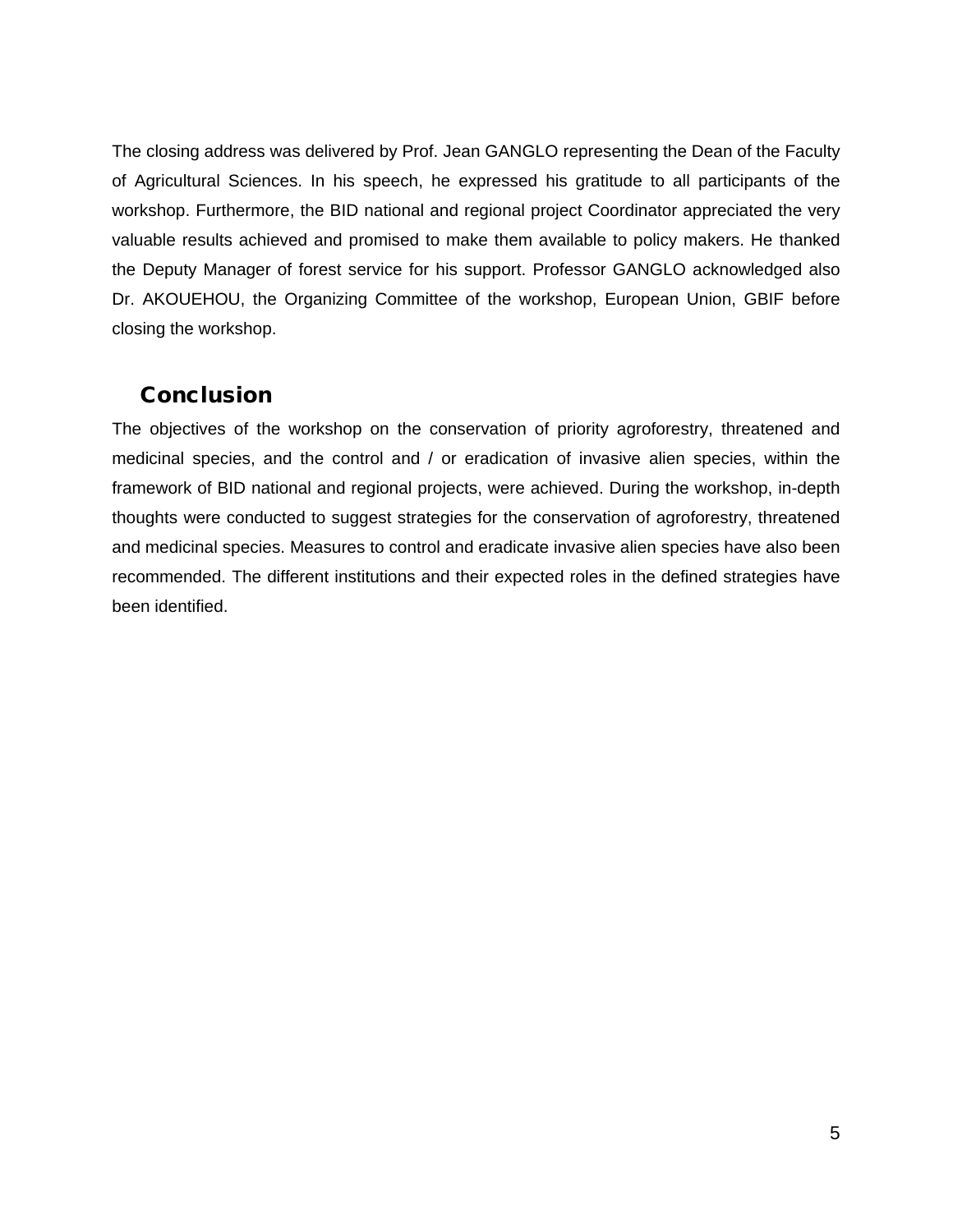| <b>Time</b>      | <b>Activities</b>                                                                                                                        | <b>Responsible</b>                                                  |
|------------------|------------------------------------------------------------------------------------------------------------------------------------------|---------------------------------------------------------------------|
|                  | Day 1: Tuesday, December 19, 2017                                                                                                        |                                                                     |
| <b>Session 1</b> | Opening                                                                                                                                  |                                                                     |
| 08:30-9:00       | Welcome and installation of participants                                                                                                 | <b>Organizing Committee</b>                                         |
| 09:00-09:50      | Speech of the Manager of Water, Forests and Hunting<br>$\overline{a}$<br>Department<br>Opening address by the Dean of the FSA-UAC        | Facilitator                                                         |
| 09:50-10:00      | Introduction of participants                                                                                                             | Facilitator                                                         |
| 10:30-11:00      | <b>Family photo</b>                                                                                                                      | <b>Organizing Committee</b>                                         |
| <b>Session 2</b> | Summary of studies on climate change and on the<br>conservation of priority agroforestery, medicinal, threatened<br>and invasive species | Jean C. GANGLO<br>Sunday Kakpo<br>Michael HOUNSA<br>Géoffroy DJOTAN |
| 10:00-10:30      | Summary of studies on species distribution modeling done in<br>the framework of BID national and regional projects                       | Jean C. GANGLO<br>Sunday Kakpo<br>Michael HOUNSA<br>Géoffroy DJOTAN |
| 10:30-11:00      | <b>Coffee Break</b>                                                                                                                      | <b>Organizing Committee</b>                                         |
| 11:00-11:30      | <b>Discussions</b>                                                                                                                       | Facilitator                                                         |
| 11:30-12:30      | Works in committees                                                                                                                      | Facilitator                                                         |
| 12:30-13:00      | Restitution of the results of committees' works                                                                                          | Facilitator                                                         |
| 13:00-14:00      | <b>Lunch Break</b>                                                                                                                       | <b>Organizing Committee</b>                                         |
| 14:00-14:30      | Summary of studies on species distribution modeling done in<br>the framework of BID national and regional projects                       | Jean C. GANGLO<br>Sunday Kakpo<br>Michael HOUNSA<br>Géoffroy DJOTAN |
| 14:30-15:00      | <b>Discussions</b>                                                                                                                       | Facilitator                                                         |
| 15:00-16:00      | Works in committees                                                                                                                      | Facilitator                                                         |
| 16:00-17:00      | Restitution of the results of committees' works                                                                                          | Facilitator                                                         |
|                  | Jour 2: Wednesday, December 20, 2017                                                                                                     |                                                                     |
| 08:30-09:30      | Main actions to control and eradicate invasive alien species<br>that threaten natural aquatic and terrestrial ecosystems                 | <b>Michael Hounsa</b>                                               |
| 09:30-09:45      | <b>Discussions</b>                                                                                                                       | Facilitator                                                         |
| 09:45-10:30      | Works in committees                                                                                                                      | Facilitator                                                         |
| 10:30-11:00      | <b>Coffee Break</b>                                                                                                                      | <b>Organizing Committee</b>                                         |
| 11:00-11:30      | Restitution of the results of committees' works                                                                                          |                                                                     |
| 11:30-12:00      | Main threats to threatened species in Benin and consistent<br>actions for their conservation                                             | Michael Hounsa                                                      |
| 12:00-12:15      | <b>Discussions</b>                                                                                                                       | Facilitator                                                         |
| 12:15-13:00      | Works in committees                                                                                                                      | Facilitator                                                         |
| 13:00-14:00      | <b>Lunch Break</b>                                                                                                                       | <b>Organizing Committee</b>                                         |
| 14:00-15:00      | Restitution of the results of committees' works                                                                                          | Facilitator                                                         |
| 15:00-15:30      | Synthesis of the workshop                                                                                                                | Facilitator                                                         |
| 15:30-16:00      | Evaluation of the workshop                                                                                                               | Michael Hounsa                                                      |

# <span id="page-7-0"></span>Appendix: Program of the workshop